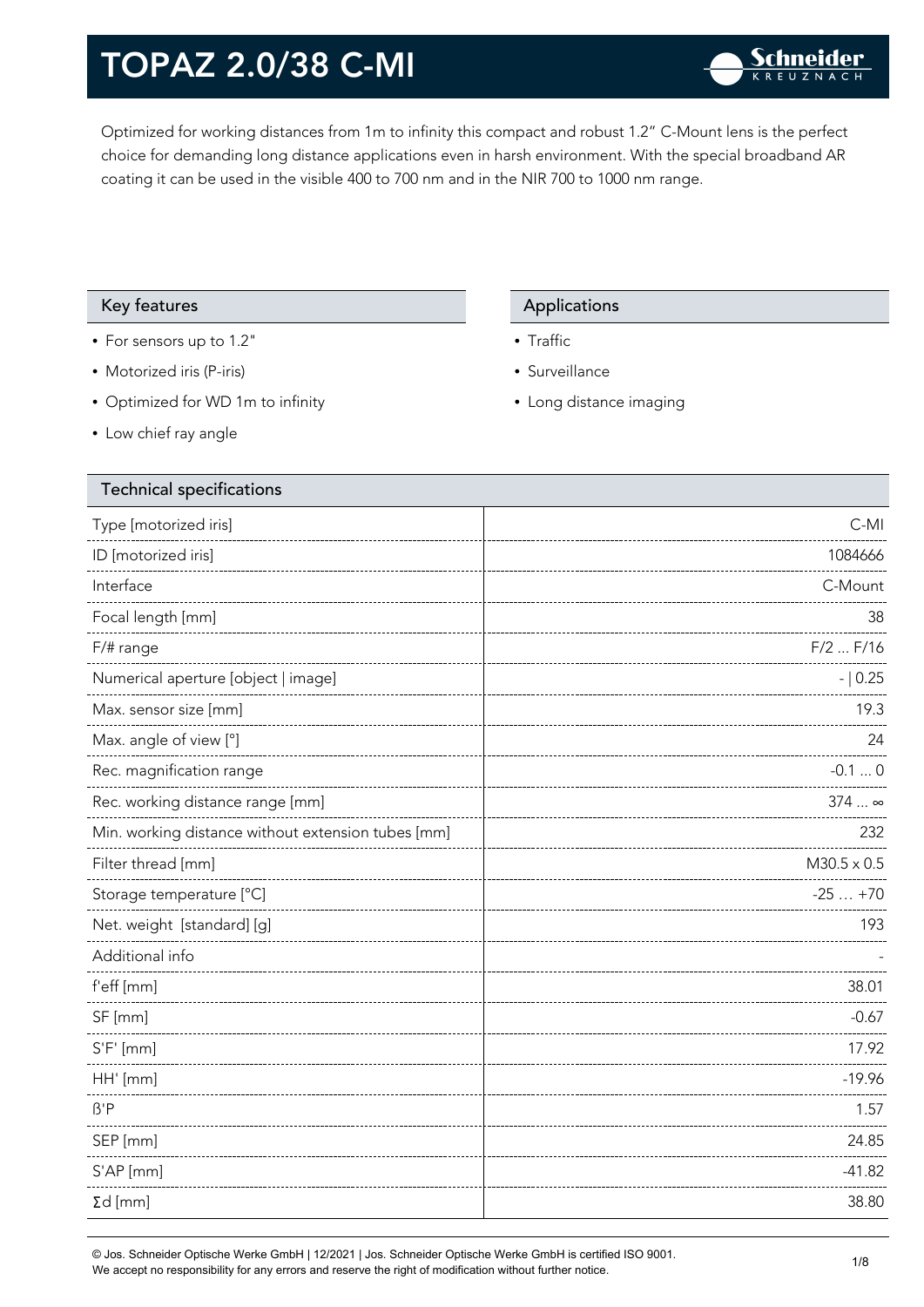

### MTF charts

| Spectrum name    | VIS |     |     |     |     |     |
|------------------|-----|-----|-----|-----|-----|-----|
| Wavelengths [nm] | 425 | 4/5 | 525 | 575 | 625 | 675 |
| Rel. weights [%] |     | Ó   | ∩^  |     | 1 C |     |



9.7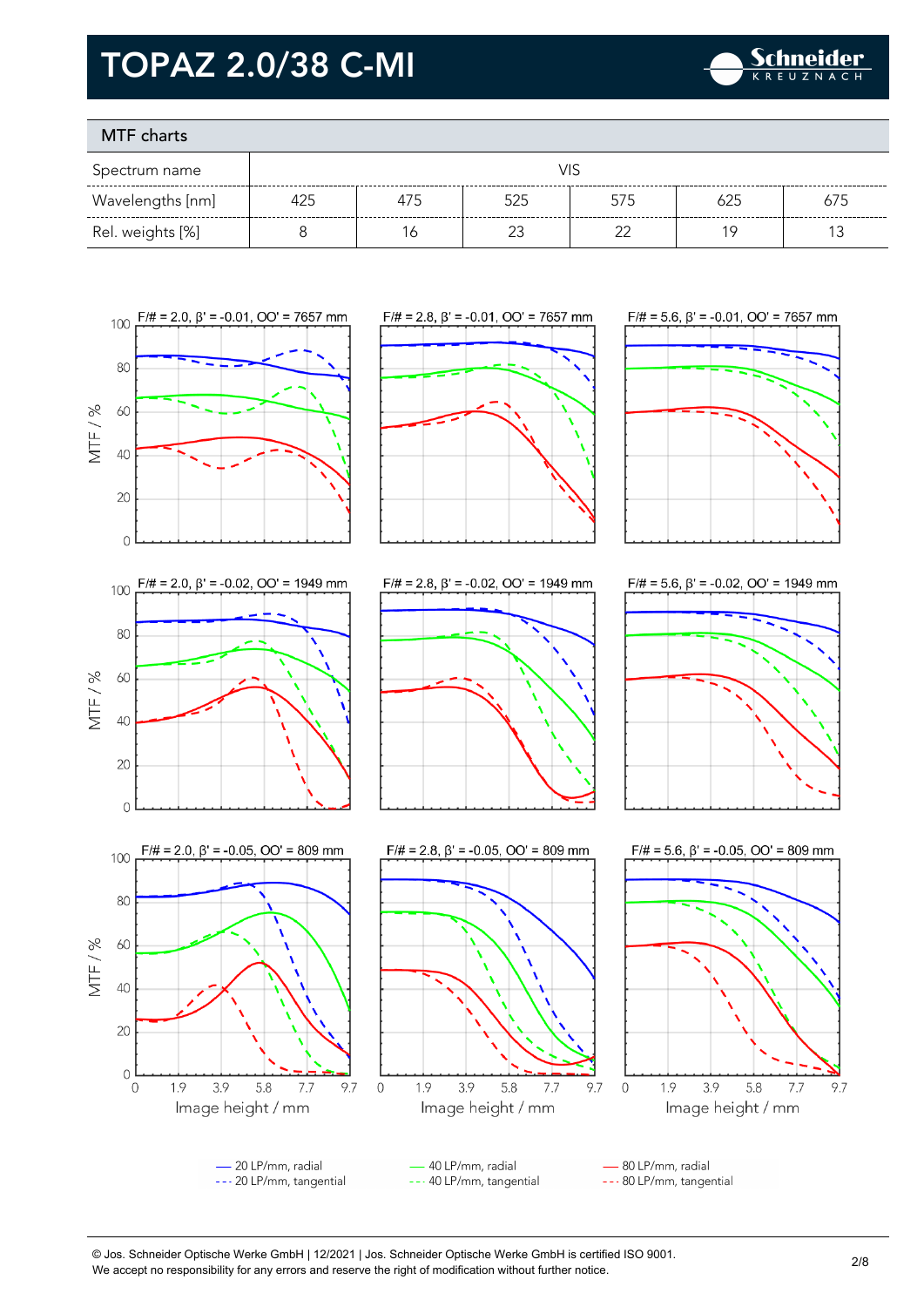

#### Rel. illumination vs. image height



| $-$ - F/# = 2.0, $\beta$ = -0.01         |  |
|------------------------------------------|--|
| $- -$ F/# = 2.8, $\beta$ = -0.01         |  |
| $- -$ F/# = 5.6, $\beta$ = -0.01         |  |
| $\rightarrow$ F/# = 2.0, $\beta$ = -0.02 |  |
| $\rightarrow$ F/# = 2.8, $\beta$ = -0.02 |  |
| $\rightarrow$ F/# = 5.6, $\beta$ = -0.02 |  |
| F/# = 2.0, $\beta$ = -0.05               |  |
| F/# = 2.8, $\beta$ = -0.05               |  |
| $F/\ddot{=} = 5.6$ , $\beta = -0.05$     |  |

#### Distortion vs. image height



#### Transmittance vs. wavelength



© Jos. Schneider Optische Werke GmbH | 12/2021 | Jos. Schneider Optische Werke GmbH is certified ISO 9001. We Jos. Scrinelaer Opuscrie werke GribH | 12/2021 | Jos. Scrinelaer Opuscrie werke GribH is certified ISO 9001.<br>We accept no responsibility for any errors and reserve the right of modification without further notice.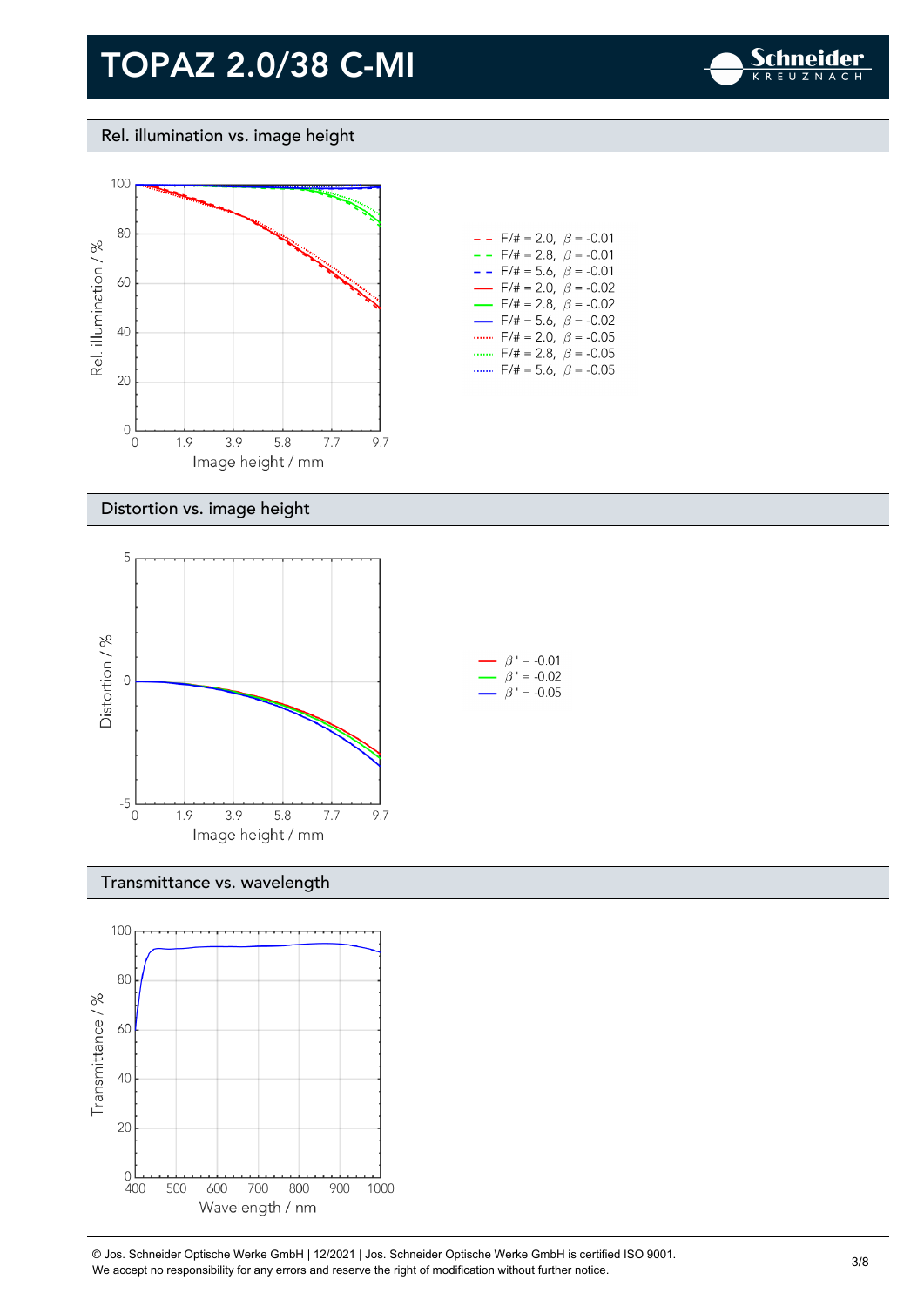

### Technical drawings

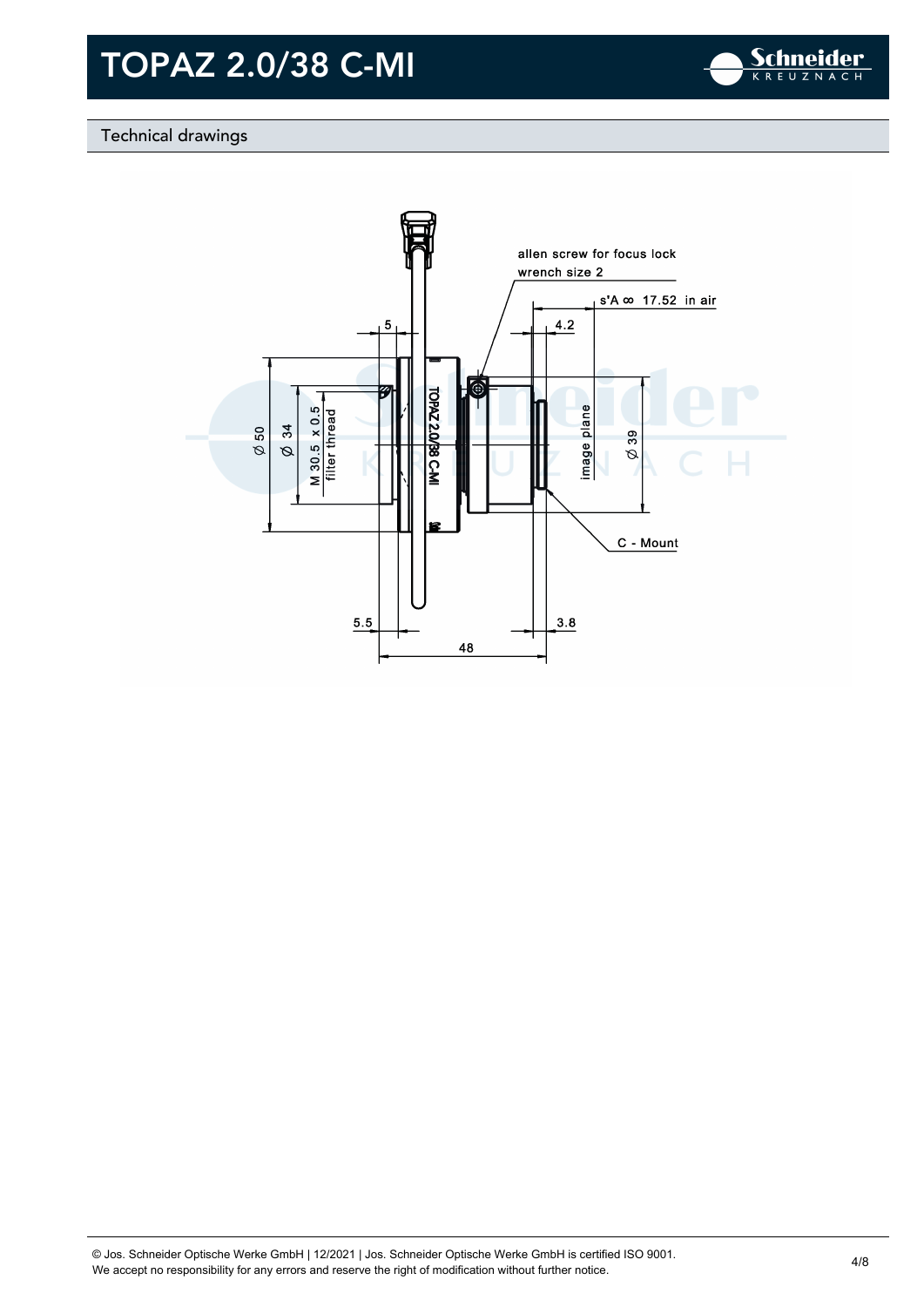

### Additional electrical information

| Motor type                        | 2 phase, bipolar stepper motor                     |
|-----------------------------------|----------------------------------------------------|
| Coil resistance                   | 21 Ohm                                             |
| Current                           | $\leq$ 143 mA/Phase                                |
| Max. voltage                      | 5V                                                 |
| Coil inductivity                  | 1.8 mH/phase @ 1 kHz                               |
| Max. step frequency               | 400 Hz                                             |
| Cable type                        | Lemo Santoprene 2 x 2 x 0.14 mm <sup>2</sup> black |
| Cable length                      | 300 mm                                             |
| Electrical connector              | JEITA E4-191J-100                                  |
| Operating temperature             | $0^{\circ}$ C to +50 $^{\circ}$ C                  |
| Storage temperature               | -25 $^{\circ}$ C to +70 $^{\circ}$ C               |
| Mean time between failures (MTBF) | > 100.000 cycles                                   |

| Sequenze of excitation |      |                                  |      |      |  |
|------------------------|------|----------------------------------|------|------|--|
| steps<br>pins          |      |                                  |      |      |  |
|                        | high | high                             | low  | low  |  |
| ╭                      | low  | low                              | high | high |  |
|                        | low  | high                             | high | low  |  |
|                        | high | low                              | low  | high |  |
| Iris movement          |      | <--- open iris / ---> close iris |      |      |  |

| Motor steps to f-stop resolution |      |     |     |     |     |      |      |
|----------------------------------|------|-----|-----|-----|-----|------|------|
| Motor steps                      |      | 10  | 15  | 20  | 25  | 30   | 35   |
| Iris-diameter                    | 10.9 | 7.9 | 5.7 | 4.2 | 3.1 | 22   | 1.6  |
| F-stop                           |      | 2.8 | 3.8 | 5.3 | 7.3 | 10.1 | 13.9 |
|                                  |      |     |     |     |     |      |      |
| F-stop to motor steps resolution |      |     |     |     |     |      |      |

| F-stop        |      |     |      | 5.6  |      |      |      |
|---------------|------|-----|------|------|------|------|------|
| Iris-diameter | 11.1 | 7 Q | 5.5  |      | 2.8  |      | 1.4  |
| Motor steps   |      |     | 15.6 | 20.8 | 26.4 | 31.4 | 37.2 |

© Jos. Schneider Optische Werke GmbH | 12/2021 | Jos. Schneider Optische Werke GmbH is certified ISO 9001. We accept no responsibility for any errors and reserve the right of modification without further notice. 5/8<br>We accept no responsibility for any errors and reserve the right of modification without further notice.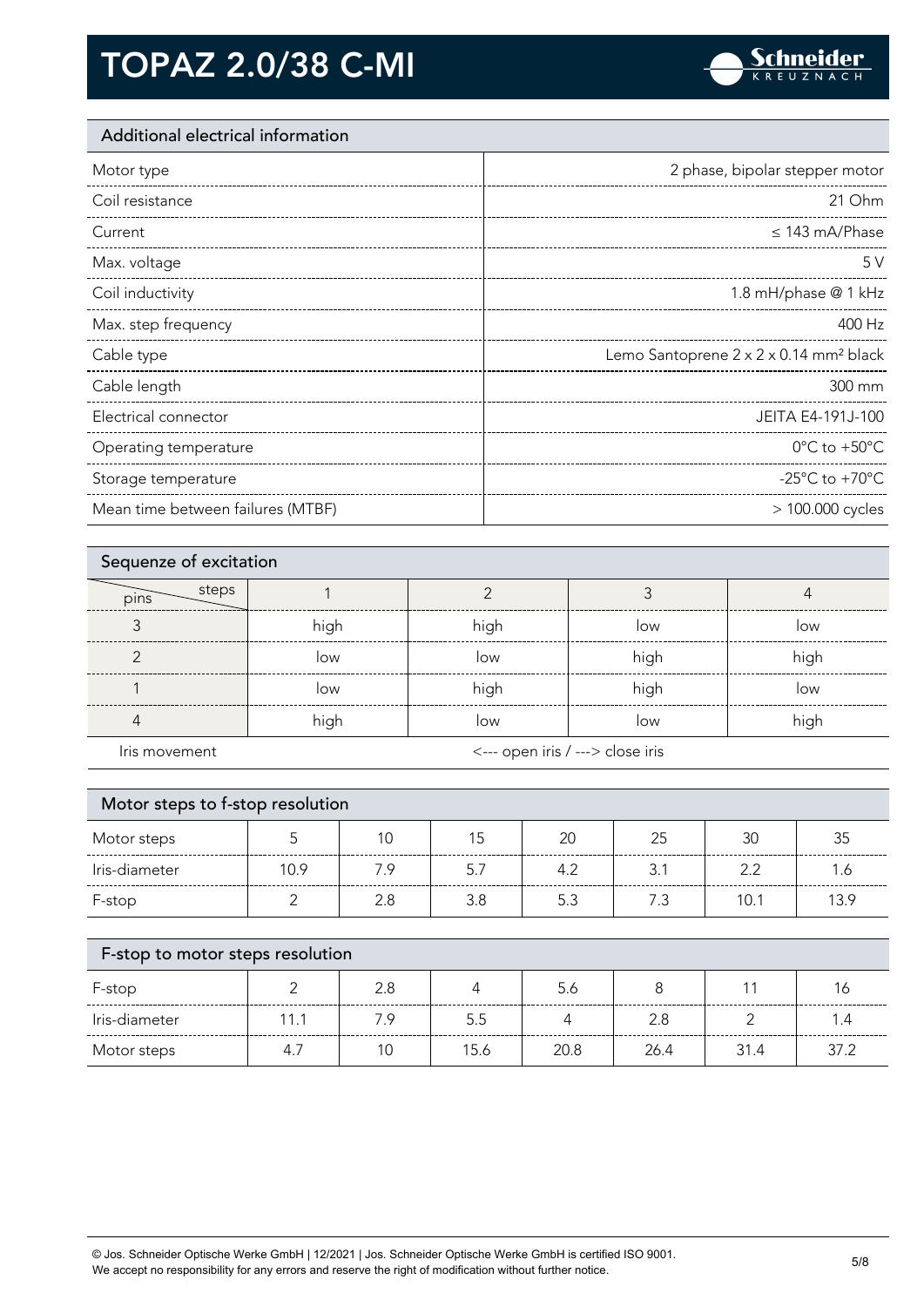

| Accessories    | Mount                 | Eff. length      |         |
|----------------|-----------------------|------------------|---------|
| Adapter        | CS-Mount              | $5 \text{ mm}$   | 25081   |
|                | $C-M$ ount / M42 $x1$ | $5.5 \text{ mm}$ | 1075817 |
| Extension tube | C-Mount / C-Mount     | $5 \, \text{mm}$ | 39316   |
|                | C-Mount / C-Mount     | $8 \text{ mm}$   | 39315   |
|                | C-Mount / C-Mount     | $10 \text{ mm}$  | 39312   |